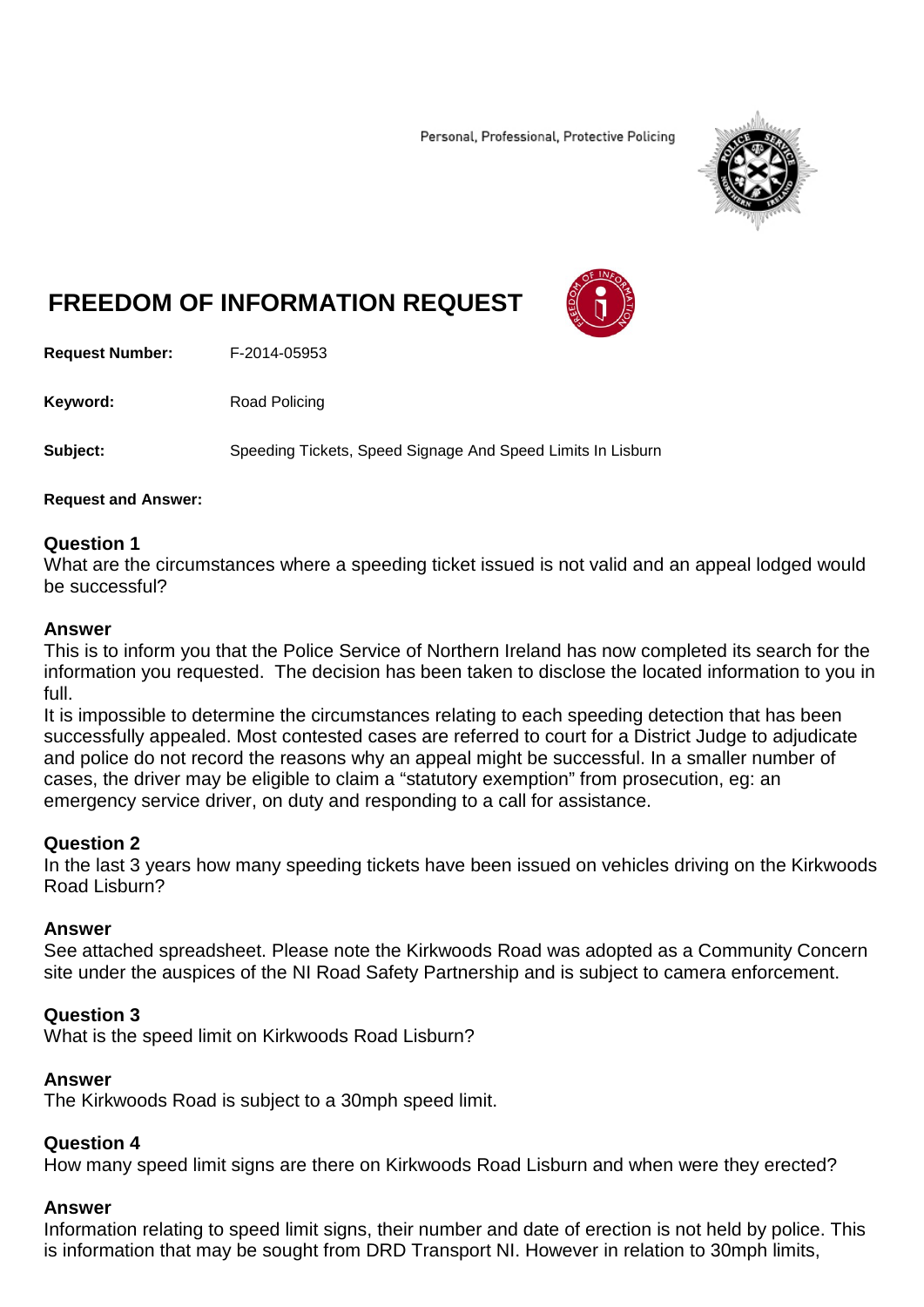Articles 36 and 37 of the Road Traffic Regulation (NI) Order 1997 apply: [http://www.legislation.gov.uk/nisi/1997/276/article/36.](http://www.legislation.gov.uk/nisi/1997/276/article/36) This legislation basically states that the presence of street lights generally means there is 30mph limit unless otherwise specified. Rule 124 of the Highway Code applies.

# **Question 5**

In the last 3 years how many speeding tickets have been issued on vehicles driving on the Derriaghy Road, Lisburn?

# **Answer**

See attached spreadsheet at the end of this correspondence.

# **Question 6**

What is the speed limit on Derriaghy Road, Lisburn?

# **Answer**

The Derriaghy Road, Lisburn is subject to a 50mph limit.

# **Question 7**

How many speed limit signs are there on Derriaghy Road , Lisburn and when were they erected?

# **Answer**

Information relating to speed limit signs, their number and date of erection is not held by police. This is information that may be sought from DRD Transport NI.

# **Question 8**

When a PSNI staff member is sitting in an unmarked vehicle that is stationary and recording vehicle speeds what PSNI policy and procedures are appropriate?

# **Answer**

The PSNI adhere to the ACPO principles and guidance relating to speed enforcement which can be found at:

<http://www.acpo.police.uk/documents/uniformed/2011/201112UOBAOpUseSRLODTv11.pdf>

# **Question 9**

When a PSNI staff member is sitting in an unmarked vehicle that is stationary and recording vehicle speeds what toilet and refreshment facilities do they use?

# **Answer**

PSNI Officers engaged on speed enforcement duties are permitted to attend the nearest police station or other location to avail of refreshment or toilet facilities.

# **Question 10**

When a PSNI staff member is sitting in a vehicle that is stationary and recording vehicle speeds does the staff member require a high visibilty jacket?

# **Answer**

Police Officers are not required to wear their high visibility jackets whilst inside a vehicle.

# **Question 11**

Please provide job profile and pay scale of staff member described in Q 8, 9 and 10.

# **Answer**

The Safety Camera Operators referred to in previous questions are employees of the Resource Group and the job description for this role is attached at the end of this response. The Safety Camera Operator role is a Support Grade Band 1 (SGB1) and is analogous to an Admin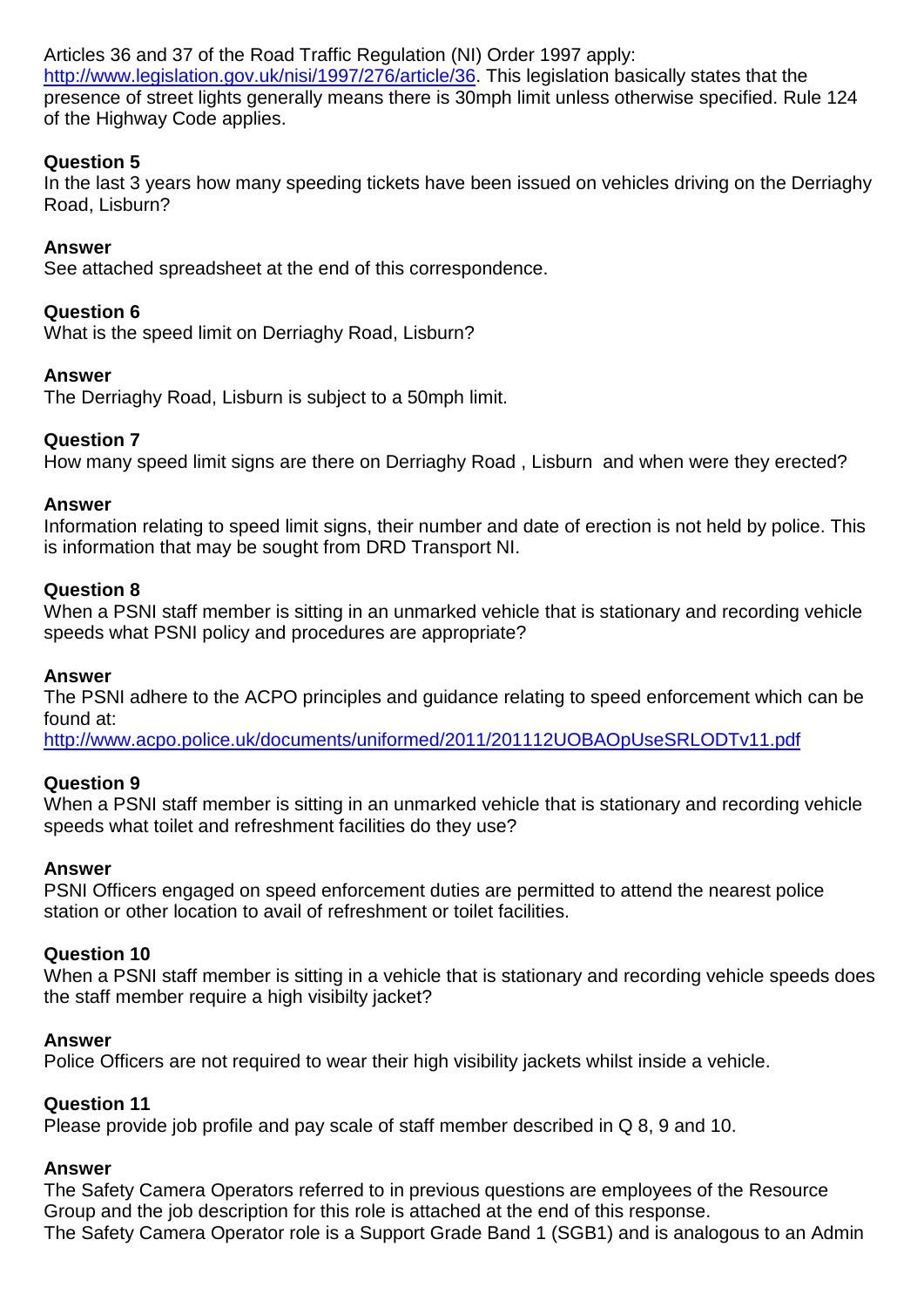Officer (AO) pay scale the details of which are provided below, [http://www.dfpni.gov.uk/2014-15\\_pay\\_scales.pdf](http://www.dfpni.gov.uk/2014-15_pay_scales.pdf)

# **Question12**

Are there any speeding cameras on Kirkwood's Road Lisburn?

# **Answer**

There are no fixed speed cameras on Kirkwoods Road, however it is subject to periodic enforcement by the NIRSP camera van as a "Community Concern" site.

If you have any queries regarding your request or the decision please do not hesitate to contact me on 028 9070 0164. When contacting the Freedom of Information Team, please quote the reference number listed at the beginning of this letter.

If you are dissatisfied in any way with the handling of your request, you have the right to request a review. You should do this as soon as possible, or in any case within two months of the date of issue of this letter. In the event that you require a review to be undertaken, you can do so by writing to the Head of Freedom of Information, PSNI Headquarters, 65 Knock Road, Belfast, BT5 6LE or by emailing [foi@psni.pnn.police.uk.](mailto:foi@psni.pnn.police.uk)

If following an internal review, carried out by an independent decision maker, you were to remain dissatisfied in any way with the handling of the request you may make a complaint, under Section 50 of the Freedom of Information Act, to the Information Commissioner's Office and ask that they investigate whether the PSNI has complied with the terms of the Freedom of Information Act. You can write to the Information Commissioner at Information Commissioner's Office, Wycliffe House, Water Lane, Wilmslow, Cheshire, SK9 5AF. In most circumstances the Information Commissioner will not investigate a complaint unless an internal review procedure has been carried out, however the Commissioner has the option to investigate the matter at his discretion.

Please be advised that PSNI replies under Freedom of Information may be released into the public domain via our website @ [www.psni.police.uk](http://www.psni.police.uk/)

Personal details in respect of your request have, where applicable, been removed to protect confidentiality.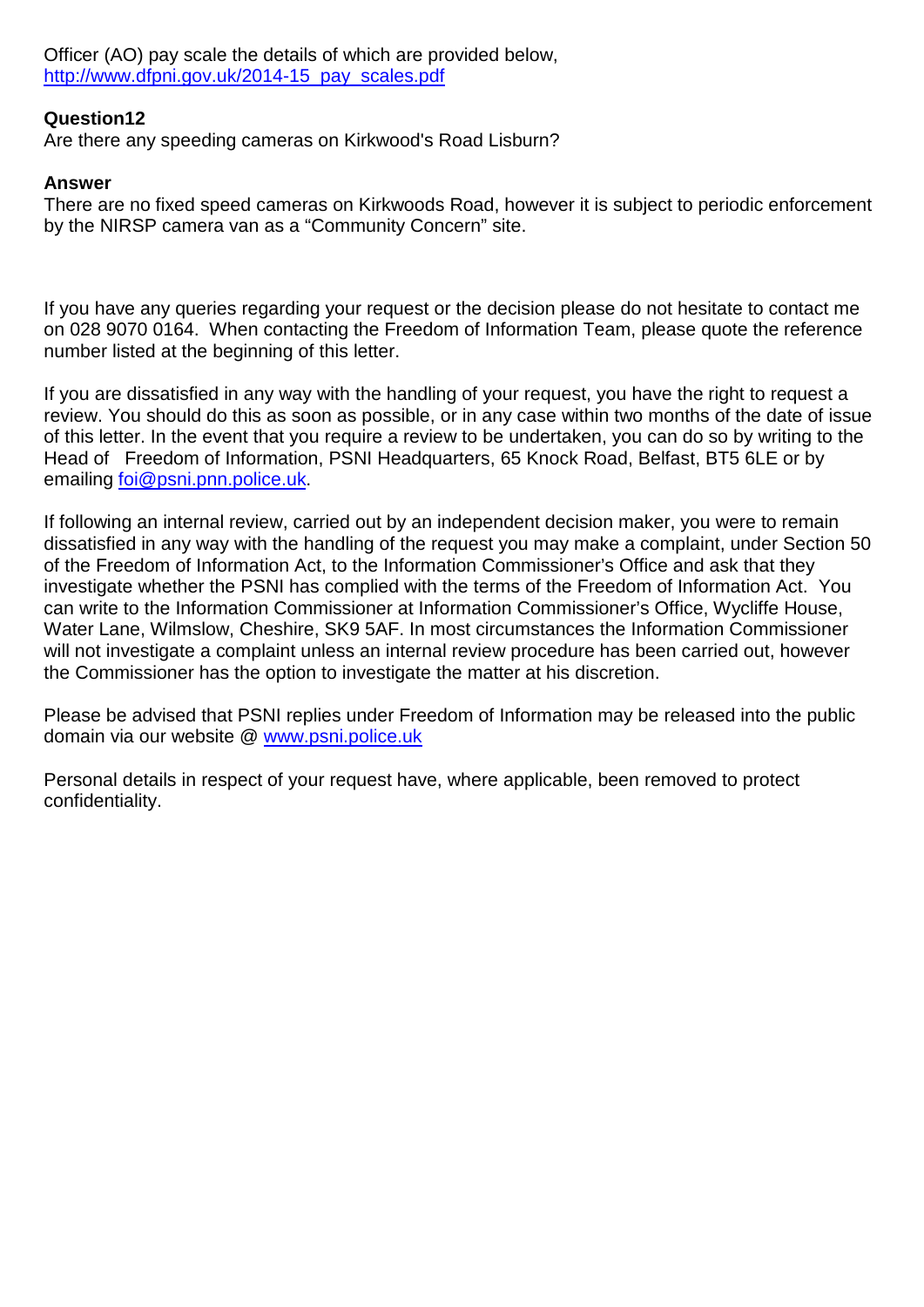### **Number of fixed penalty notices issued for speeding by PSNI: 2012 - 2014**

| <b>Road Name</b>        | 2012 | 2013 | 2014 |
|-------------------------|------|------|------|
| Derriaghy Road, Lisburn |      |      |      |
| Kirkwoods Road, Lisburn | 28   |      | 28   |

Please note:

Figures are provisional and subject to change

Source: PSNI Statistics Branch, Lisnasharragh

Kirkwoods Road, Lisburn was introduced as a Community Concern site by t NI Road Safety Partnership in August 2014. Figures for all detections made by the safety camera are provided below -

### **Number of speeding detections by Road Safety Partnership**

| <b>Road Name</b>        | 2014 |
|-------------------------|------|
| Kirkwoods Road, Lisburn | 98   |

Please note:

Figures are provisional and subject to change

Source: NI Road Safety Partnership Statistician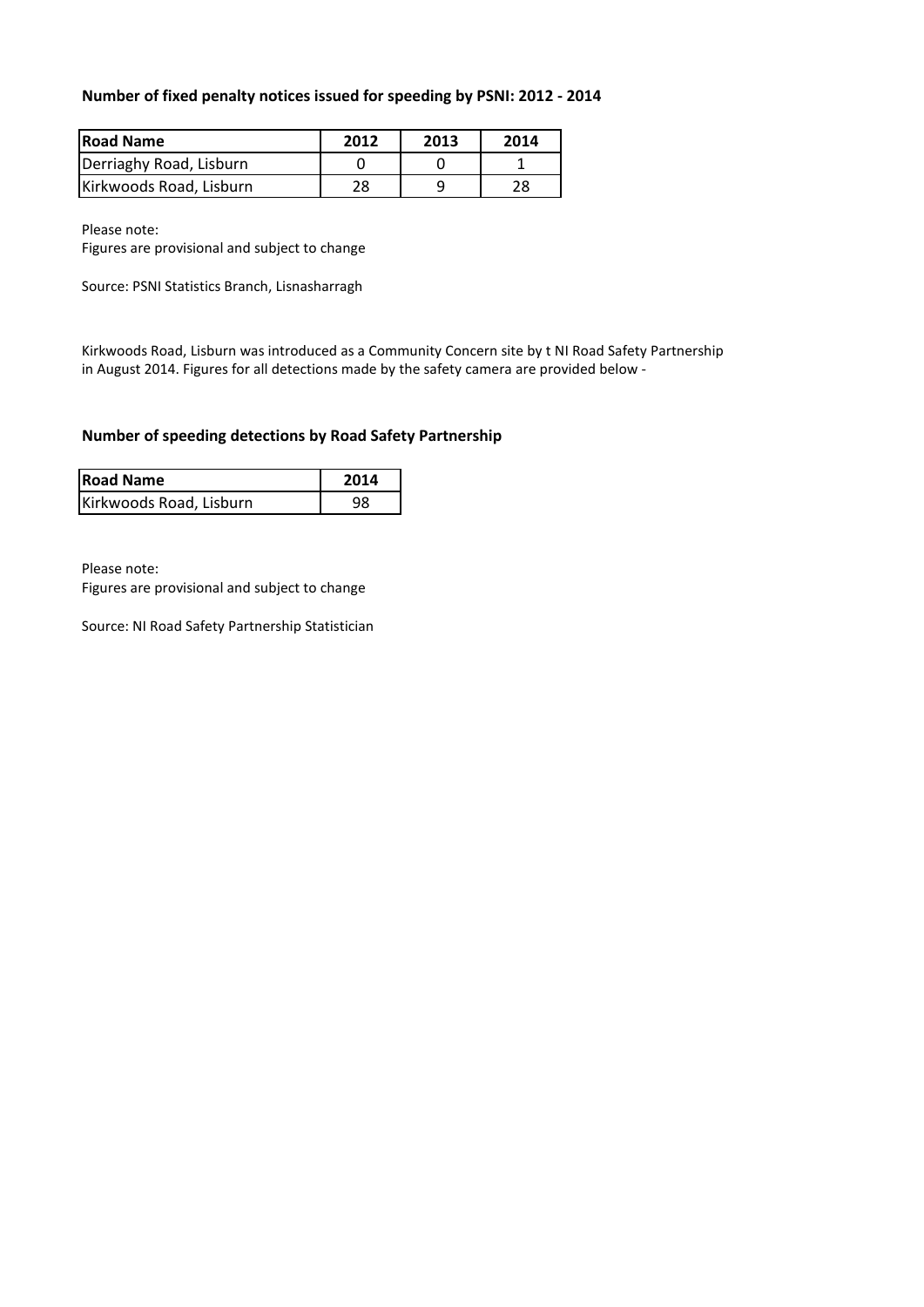### **JOB DESCRIPTION**

**POST: Safety Camera Operator**

**GRADE: SGB1**

**DEPARTMENT Operational Support Department**

**BRANCH: Road Policing Development** 

### **Date: January 2010**

### **1. Organisational Position**

1.1 The post holder reports to the Sergeant, Road Policing.

### **2. Purpose and Objectives**

2.1 The main purpose of the role is to provide high visibility and static presence on roads to operate traffic speed camera and make detection decisions. The role also alleviates and supports the police operation in the detection of speed offences and the Killed and Seriously Injured [KSI} reduction strategy.

### **3.0 Main Activities**

- To operate speed detection cameras on selected sites and routes in accordance with targeted enforcement schedules.
- To identify speeding vehicles and capture relevant evidence on film.
- To retrieve and log processed camera film and accompanying data records and forward/deliver these to the Fixed Penalty Processing office, within a stipulated time frame.
- Completion of notebook, evidential forms/labels, reports, statements of evidence and correspondence as directed.
- Calibration of speed camera.
- Undertake the first line maintenance and problem solving for all equipment used, including vehicle maintenance.
- Attend court to give evidence in contested cases.

### **4. Knowledge and Skills**

- **4.1** The minimum level of formal qualifications required for the role would be 2 GCSEs.
- 4.2 With the above qualifications 1 month experience would be required to perform the role effectively.
- 4.3 If the post is recruited directly the role holder would be expected to possess a minimum of 2 GCSE's and 1 month working experience in a coordination or administrative type role.
- **4.4** The type of knowledge and skills commonly required for the role include the following:
	- Full clean driving licence.
	- Practical knowledge in the use of Microsoft office and computer databases.
	- Good level of experience and skills in general administration including records maintenance.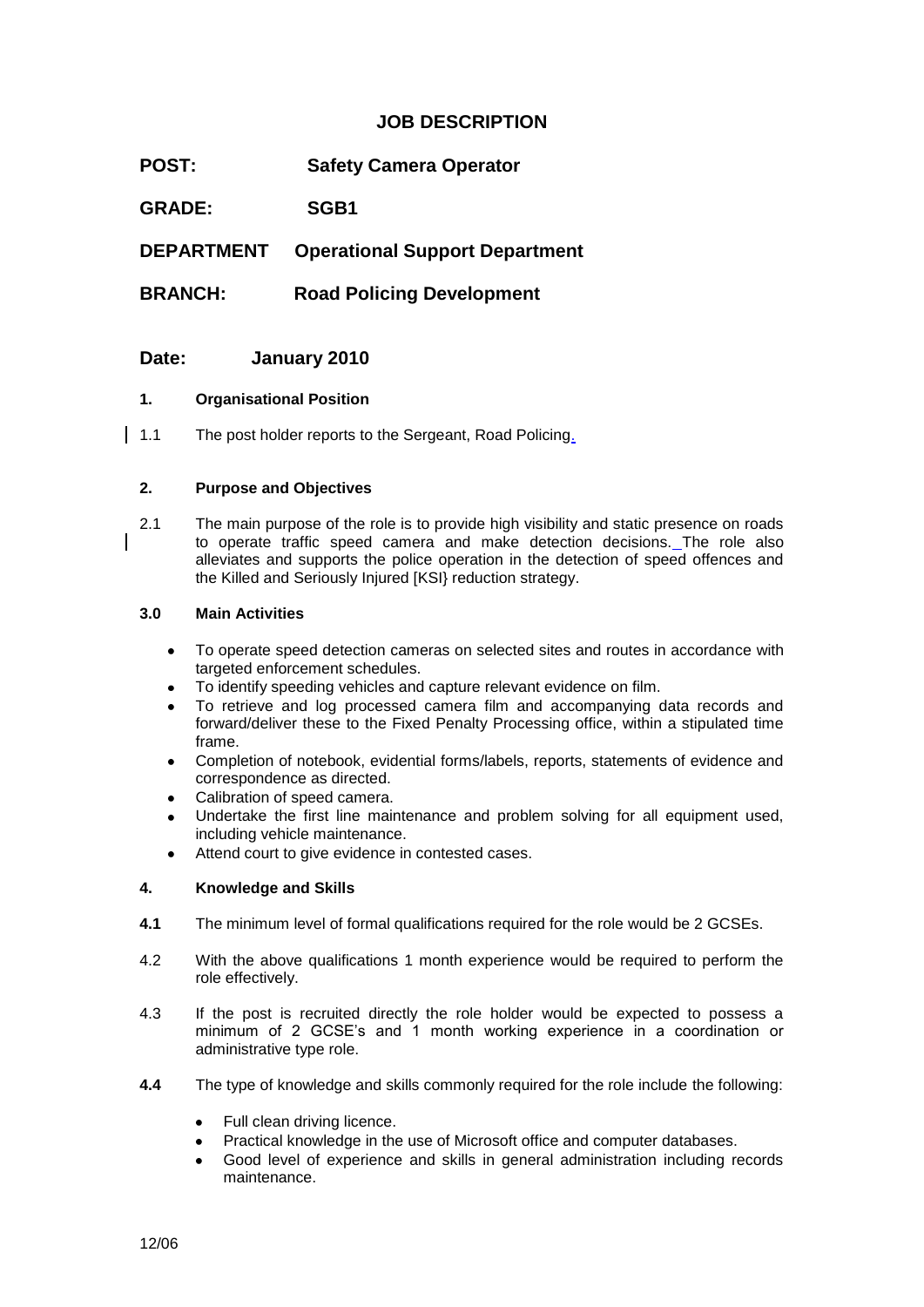- Excellent verbal and written communication skills.
- Computer and electronic equipment knowledge.
- Have the ability to successfully pass a PSNI driving test.
- An understanding of Road Traffic legislation [speed limits and presentation of evidence].
- Knowledge of the laws of evidence and court procedures.

### **5. Contacts and Communication**

5.1 Within the Organisation

The role holder is required to communicate on a daily basis with colleagues within the organisation. They will be expected to provide basic advice and guidance in relation to the processing of Road traffic prosecution files. The role holder will provide feedback on the correct operation of equipment and fault finding . The role holder will have regular contact with staff at AO level in the admin support unit of road policing regarding the processing of detections and recording of evidence as per service regulations. The role holder needs to be aware of the approach to be applied and consistency of process. Communication will be mostly at Constable and Admin Officer level mainly in the Road Policing Unit. There will also be liaison with the Safety Camera Scheme Manager in connection with the day to day running of the scheme. There is little or no related contact with the Senior Management Team.

**5.2** With other Government Organisations

This type of communication will take place on an occasional basis. The role holder will be required to liaise with administrative grades within the Department of Road Development, for example regarding a temporary road work or a new site on the motorway. The role holder will be taken out to be trained in Health and Safety. The evidence provided by the Safety Camera Operator is factual therefore only rarely is the role holder required to provide details direct to the Court. There will be no interaction with senior grades in these organisations.

5.3 With External Organisations

The role holder will not have any contact with people outside of the organisation.

#### **6. Problem Solving**

6.1 Many of the problems faced by the role holder will be similar in nature and can be resolved by referring to guidelines and precedent. The role holder is required to appropriately resolve problems which arise in the allocation of the new sites and incorrect site numbers and location description. There may be problems regarding parking issues at certain sites. The role holder will have to deal with problems with faulty equipment.

### **7. Decision Making**

7.1 *Own Decisions*

The role holder will be required to prioritise their workload and make decisions regarding the identification of speeding vehicles and capture relevant evidence on film. Decisions may also be made regarding an alternative site selection if deployment of the vehicle is not possible at a detailed site. The role holder may be required to make decisions regarding a community concern site for example taking consideration of the school times for example the role holder will lower the speed threshold and make a note of the reason for doing so.

#### 7.2 *Informing and Advising Others*